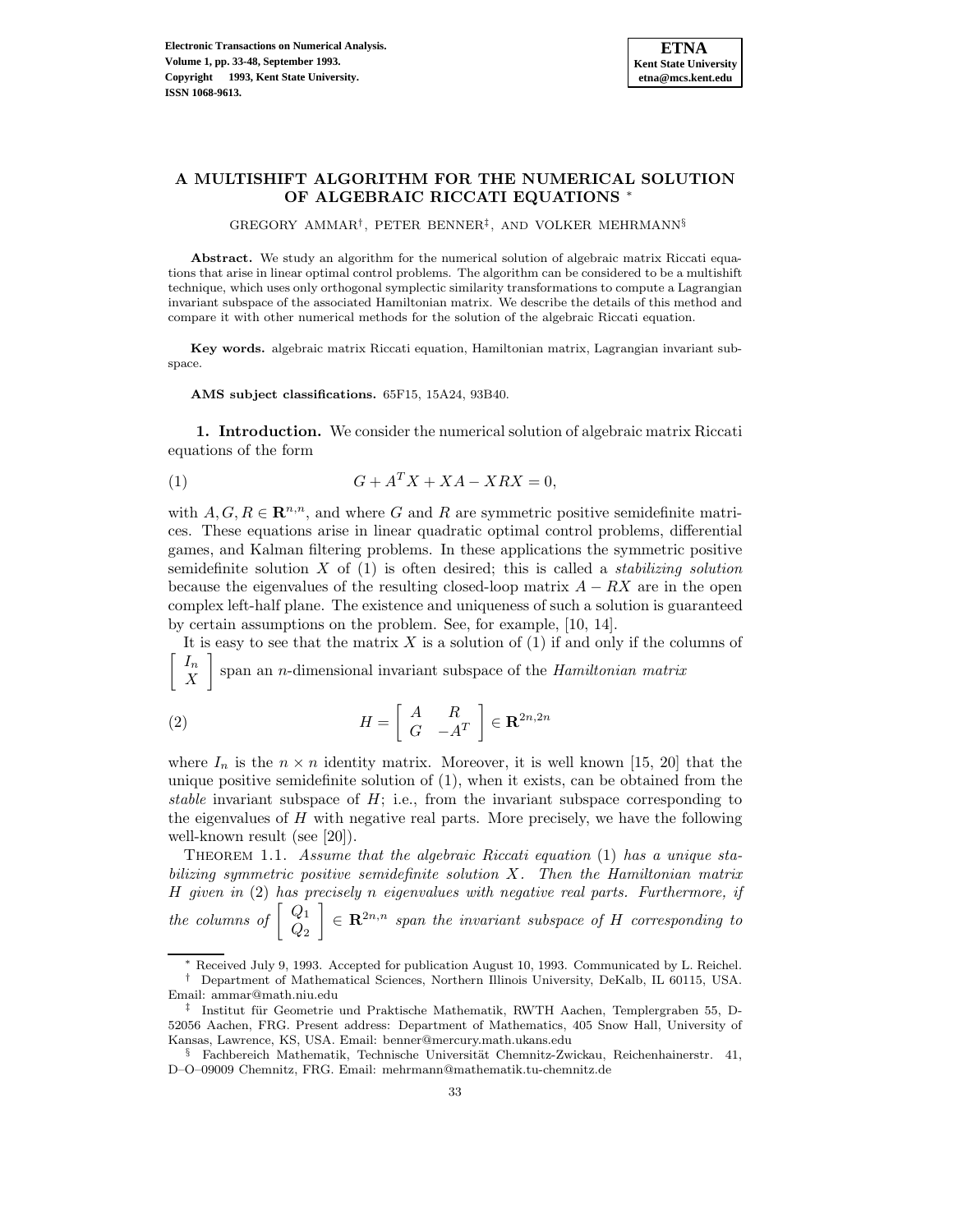these eigenvalues, then  $Q_1$  is invertible and the desired solution of (1) is given by  $X := -Q_2 Q_1^{-1}.$ 

In general, the numerical methods for the solution of (1) can be divided in two major classes.

The methods in the first class approach the Riccati equation directly as a nonlinear algebraic equation via fixed point or Newton iteration. The latter is generally attributed to Kleinman [13]. At each step of Newton's method one has to solve a Lyapunov equation, and it can be shown that for an appropriate starting matrix the iteration converges monotonically; see [18]. Unfortunately, it is usually difficult to obtain a starting matrix that guarantees convergence to the desired solution while being close enough to the solution so that the algorithm converges in a reasonable number of iterations. This is the reason why Newton's method is generally most useful in the iterative refinement of solutions obtained from other methods; see [4].

The second class consists of the methods that are based on the computation of the stable invariant subspace of  $H$  in  $(2)$ . These methods include the Schur vector method of Laub [15], the Hamiltonian QR-algorithm of Byers [8], the SR-algorithm of Bunse-Gerstner and Mehrmann [5], the HHDR-algorithm of Bunse-Gerstner and Mehrmann [6] and the matrix sign function method [9].

Unlike earlier attempts based on the computation of eigenvectors of the Hamiltonian matrix  $H$ , Laub's method uses the numerically reliable QR-algorithm to compute the desired invariant subspace. This Schur vector method is numerically backwards stable and of complexity  $O(n^3)$ . However, this algorithm does not respect the Hamiltonian structure of the problem. There has therefore been a significant amount of work devoted to computing the stable invariant subspace of  $H$  with a structure-preserving method that could be shown to be *strongly stable*; i.e., the computed solution should be the exact solution of a nearby *Hamiltonian* problem. Both the SR-algorithm and the sign function method respect the Hamiltonian structure, but are not backwards stable. The most promising approach has been the development of a Hamiltonian QR-algorithm.

We now summarize some definitions and basic facts concerning Hamiltonian matrices and QR-type algorithms for computing their invariant subspaces. Let

$$
J:=\left[\begin{array}{cc}0 & I_n\\-I_n & 0\end{array}\right].
$$

DEFINITION 1.2.

(i) The matrix  $H \in \mathbb{R}^{2n,2n}$  is Hamiltonian if  $(JH)^T = JH$ .

(ii) The matrix  $S \in \mathbb{R}^{2n,2n}$  is symplectic if  $S^T J S = J$ .

Observe that any matrix of the form  $(2)$ , with R and G symmetric, is a Hamiltonian matrix. Also note that if H is Hamiltonian and S is symplectic, then  $S^{-1}HS$  is Hamiltonian.

We will make use of the fact that the n dimensional invariant subspace of  $H$  corresponding to the eigenvalues with negative real part is a Lagrangian subspace.

DEFINITION 1.3. A subspace Q of  $\mathbb{R}^{2n}$  is called isotropic if  $x^T J y = 0$  for all  $x,y \in \mathcal{Q}$ . A Lagrangian subspace is an isotropic subspace of  $\mathbb{R}^{2n}$  of dimension n, or equivalently, a maximal isotropic subspace (i.e., an isotropic subspace that is not contained in a larger isotropic subspace).

Lagrangian subspaces are important for the control-theoretic Riccati equation because the subspace spanned by the columns of  $\begin{bmatrix} I \\ X \end{bmatrix}$ 1 is Lagrangian if and only if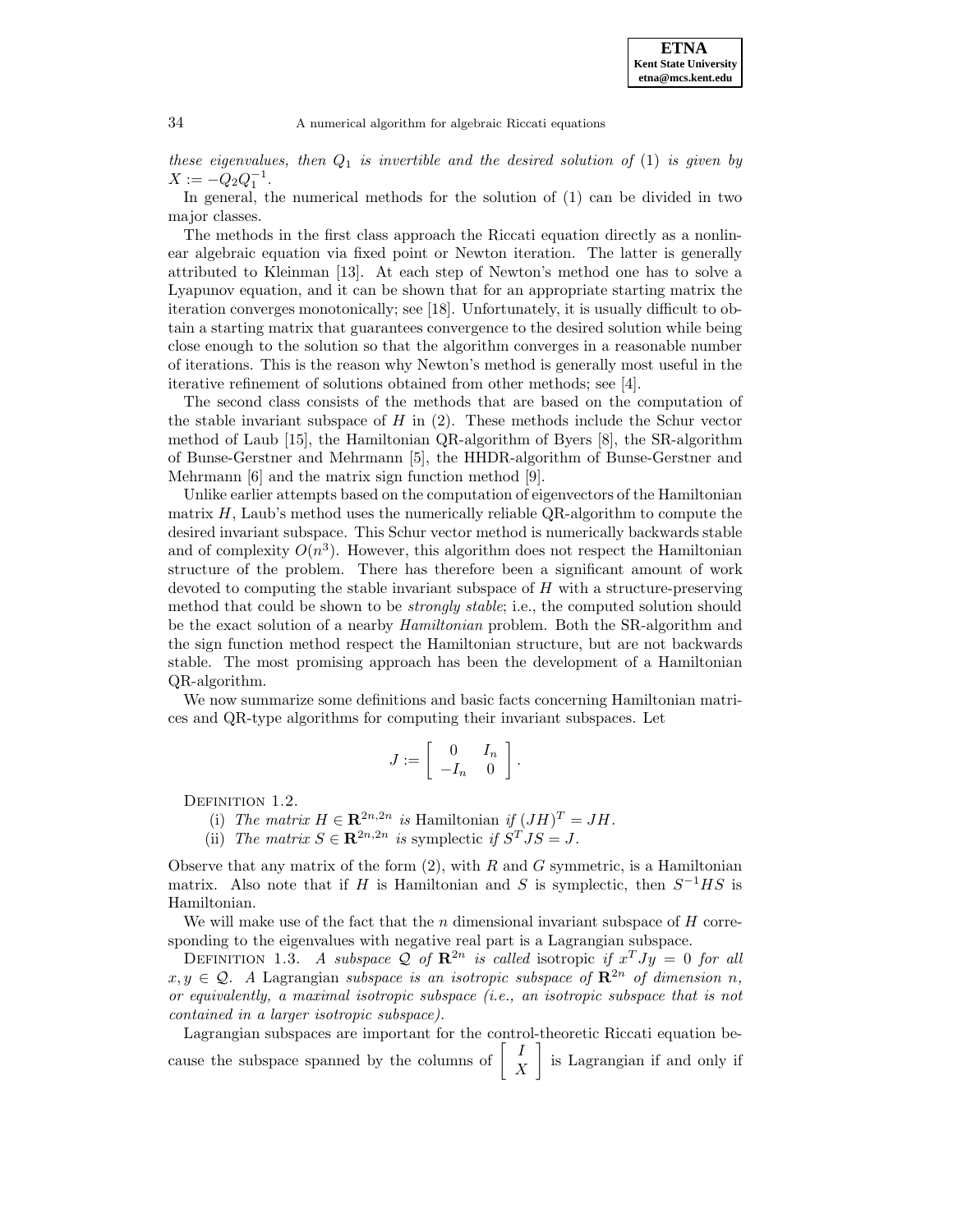X is symmetric. Consequently, the symmetric solutions of the Riccati equation  $(1)$ correspond with the Lagrangian H-invariant subspaces of the form span  $\begin{bmatrix} I \\ X \end{bmatrix}$ 1 . We will consider an algorithm for the computation of any Lagrangian invariant subspace of a Hamiltonian matrix H.

Structure-preserving methods for computing eigenvalues and invariant subspaces of Hamiltonian matrices are based on the fact that symplectic similarity transformations preserve the Hamiltonian structure and that we can compute the required Lagrangian invariant subspace via a symplectic similarity transformation to a triangular-like form. But symplectic similarity transformations are not necessarily numerically stable, since symplectic matrices can be unbounded in norm and hence transformations with symplectic matrices can cause large roundoff errors. In order to avoid such instabilities, it is desirable to use orthogonal similarity transformations; see, e.g., [26, 12]. There therefore has been considerable effort made toward the development of algorithms for finding the required invariant subspace by performing orthogonal symplectic similarity transformations on the initial Hamiltonian matrix.

Paige and Van Loan [20] first considered the use of orthogonal symplectic transformations on a Hamiltonian matrix. They introduced the Hamiltonian analog of the real Schur form, and gave sufficient conditions for when a Hamiltonian matrix can be transformed by an orthogonal symplectic similarity transformation to Hamiltonian Schur form. This is summarized, and the existence result extended, in the following theorem of Lin [16].

THEOREM 1.4. Let  $H$  be a Hamiltonian matrix whose eigenvalues on the imaginary axis have even algebraic multiplicity. Then there exists an orthogonal symplectic matrix Q such that  $Q<sup>T</sup>HQ$  is in the Hamiltonian Schur form

(3) 
$$
Q^T H Q = \left[ \begin{array}{cc} T & W \\ 0 & -T^T \end{array} \right],
$$

where  $T$  is quasi upper triangular and all eigenvalues of  $T$  are in the closed complex left-half plane.

Despite the fact that this result has been essentially known now for more than 10 years, no numerically stable algorithm of complexity  $O(n^3)$  that operates only with symplectic orthogonal similarities has been found to compute this form.

The only completely satisfactory method for reducing  $H$  to Hamiltonian Schur form has been given by Byers [7, 8]. It is a structure preserving, numerically stable QRlike algorithm for the case that the Hamiltonian matrix is in Hamiltonian Hessenberg form, i.e.

(4) 
$$
H = \left[ \begin{array}{cc} A & R \\ G & -A^T \end{array} \right] = \left[ \begin{array}{c} \bigtriangledown \\ \bigtriangledown \\ * \bigtriangledown \end{array} \right],
$$

where  $A = [a_{ij}] \in \mathbf{R}^{n,n}$  is an upper Hessenberg matrix,  $G = \alpha e_n e_n^T$ , where  $e_n$  is the nth column of  $I_n$ , and R is symmetric.

The only obstacle to the use of Byers' Hamiltonian QR-algorithm is that it is not known how to reduce a general Hamiltonian matrix in complexity  $O(n^3)$  via orthogonal symplectic similarity transformations to Hamiltonian Hessenberg form. Byers  $[7, 8]$  shows that this reduction is possible for the matrix H in (2) if either of the matrices  $G$  or  $R$  is of rank one. But the reduction for general Hamiltonian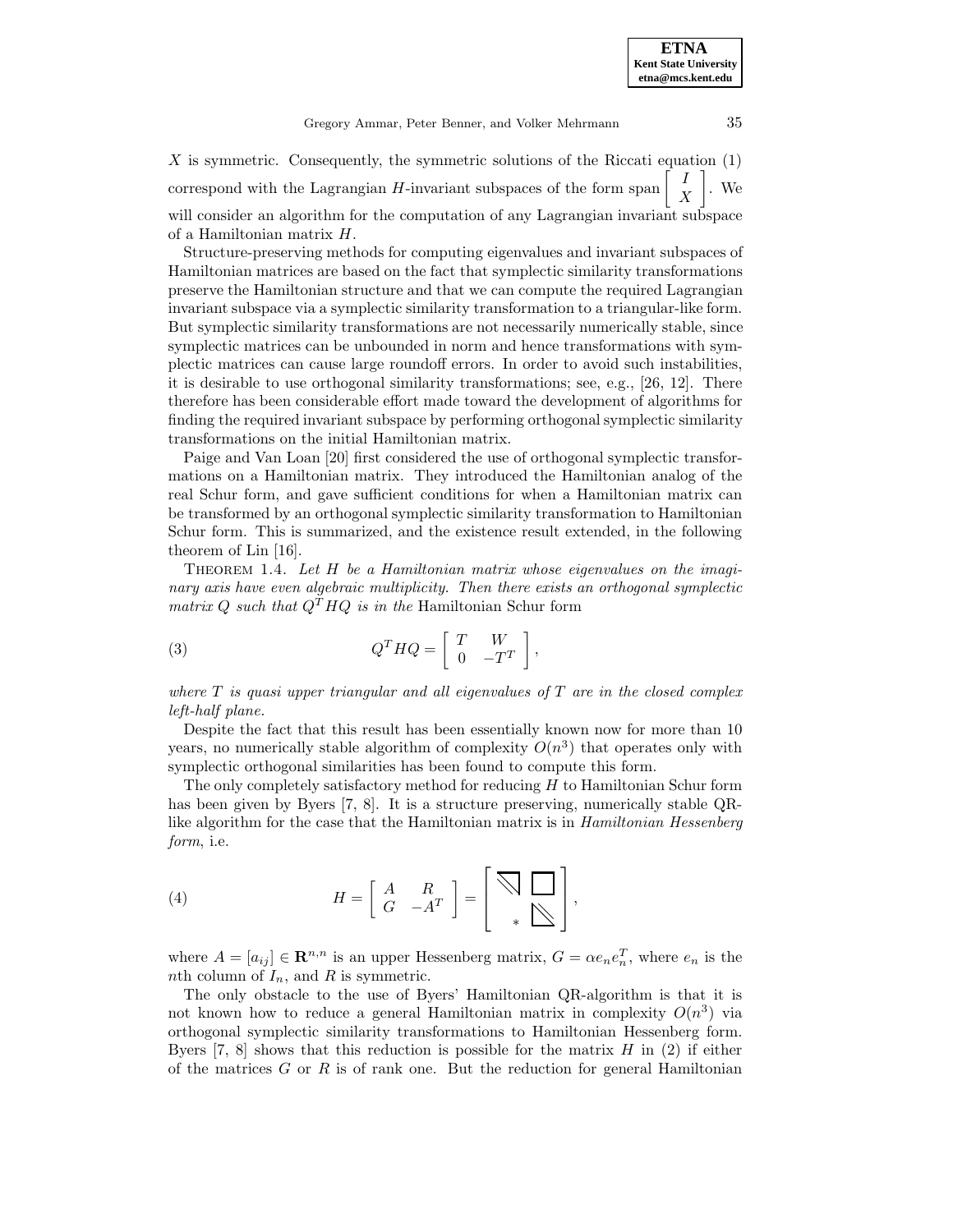matrices remains elusive. In [1], a result is given that indicates why this is such a difficult task. In particular, the first column vector  $x$  of an orthogonal symplectic matrix that reduces a Hamiltonian matrix  $H$  to Hamiltonian Hessenberg form has to satisfy the set of nonlinear equations

(5) 
$$
x^T J H^{2i-1} x = 0, \quad i = 1, ..., n.
$$

Actually the same set of equations has to be satisfied even if we use nonorthogonal symplectic transformations, as is shown by Raines and Watkins [22]. Thus, any method for reducing a Hamiltonian matrix to Hamiltonian Hessenberg form must, at least implicitly, solve the nonlinear equations (5).

On the other hand it is observed in [1] that every vector  $x \in \mathbb{R}^{2n}$  that is contained in a Lagrangian invariant subspace of  $H$  automatically satisfies  $(5)$ . If we could find such a vector, we might be able to use it to obtain the Lagrangian invariant subspace without transforming the initial matrix to Hamiltonian Schur form. A framework for such a method is suggested in [1]. In this paper we consider an implementation of this method, discuss its advantages and disadvantages, and compare it to other Riccati solvers.

**2. A multishift method for the algebraic Riccati equation.** The basic idea of the method proposed in [1] is to compute the invariant subspace corresponding to the stable eigenvalues of the Hamiltonian matrix  $H$ , but to do it without iterating to the Hamiltonian Schur form. The key ingredients of this method are the following two structure-preserving methods.

The first is a method due to Van Loan [25] for computing the eigenvalues of a Hamiltonian matrix. This method provides an efficient algorithm for computing the eigenvalues of  $H$ , but it cannot be used directly to compute the required invariant subspace.

The second is a reduction procedure to a Hessenberg-like form introduced by Paige and Van Loan [20]. Any Hamiltonian matrix can be reduced to this form in  $O(n^3)$ arithmetic operations using orthogonal symplectic similarity transformations. However, this condensed form is not invariant under the Hamiltonian QR-algorithm, so it cannot be used for a structure preserving QR-like algorithm.

This reduction is achieved by performing a sequence of elementary orthogonal symplectic similarity transformations to the initial matrix. These elementary transformations are of two types (see, e.g.,  $[20, 8, 18]$ ). The first is a *symplectic Householder* matrix, which is a matrix of the form

$$
P = \left[ \begin{array}{cc} W & 0 \\ 0 & W \end{array} \right],
$$

where  $W$  is a Householder transformation of order n. The second is a *symplectic* Givens rotation, which is a standard Givens rotation of order 2n that operates only in coordinate planes j and  $n + j$  for some j,  $1 \le j \le n$ .

We now describe the reduction procedure applied to an arbitrary matrix of order 2n.

Algorithm 2.1 (PVLRED). **Input:**  $M \in \mathbb{R}^{2n,2n}$ 

**Output:** Orthogonal symplectic Q such that  $Q^T M Q = \begin{bmatrix} M_{11} & M_{12} \\ M_{21} & M_{22} \end{bmatrix}$ , where  $M_{11}$ is an upper Hessenberg matrix and  $M_{21}$  is upper triangular. M will be overwritten with the transformed matrix.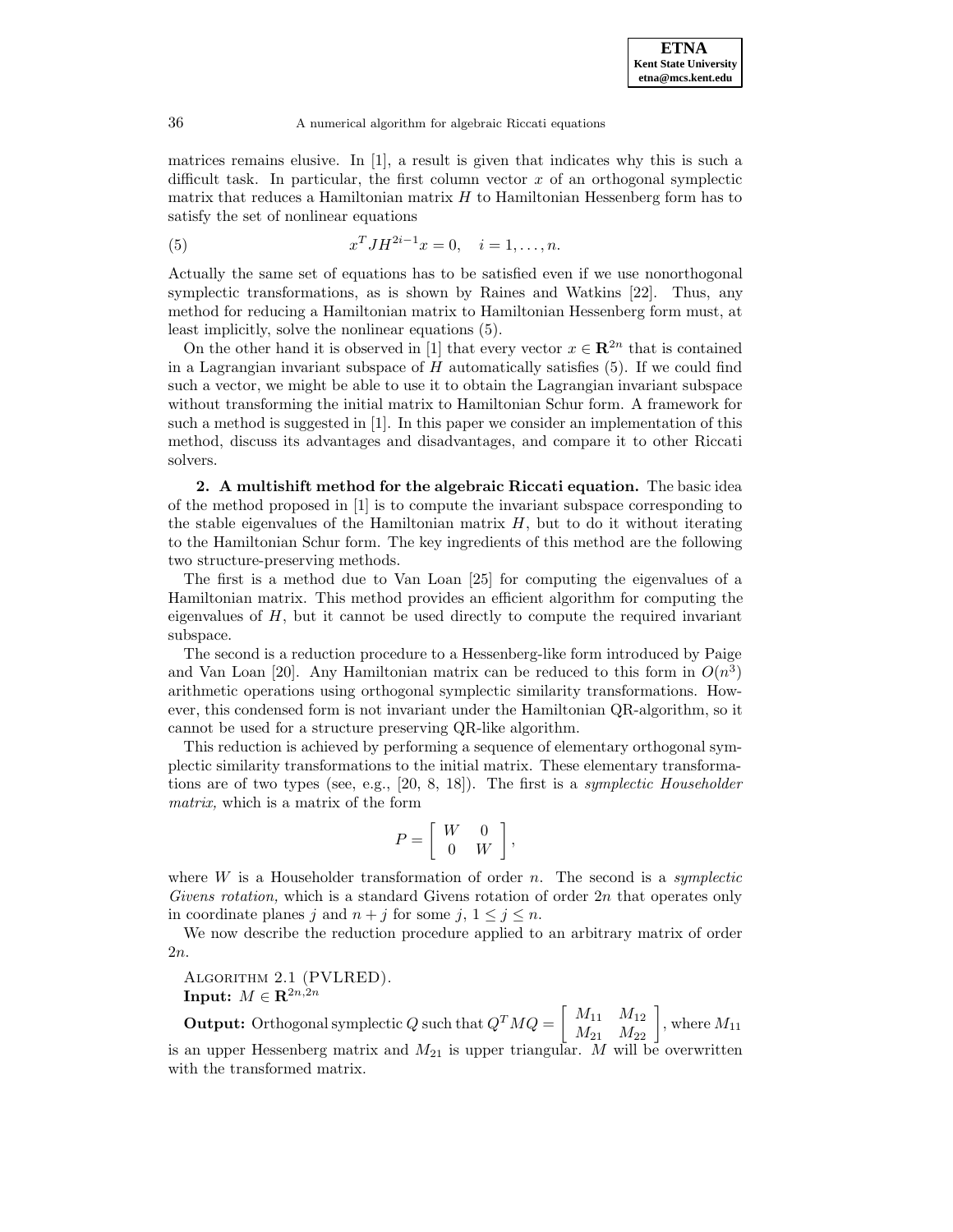**etna@mcs.kent.edu**

Set  $Q := I_{2n}$ . FOR  $k = 1, \ldots, n - 1$ IF  $k \leq n-2$  THEN Let  $\left[\begin{array}{c} y \\ z \end{array}\right]$ 1  $:= Me_k$  and let  $P_k$  be the Householder symplectic matrix  $diag[W_k, W_k]$ , where  $W_k$  is a Householder transformation of order n that operates in coordinate planes  $k + 1$  through n and annihilates elements  $k + 2, \ldots, n$  of z. Set  $M := P_k M P_k$ ,  $Q := Q P_k$ .

END IF

Let  $G_k$  be a symplectic Givens rotation such that  $M_{n+k+1,k}$  is eliminated with  $M_{k+1,k}$  when forming  $G_k^T M$ . Set  $M := G_k^T M G_k$ ,  $Q := Q G_k$ 

IF  $k \leq n-2$  THEN Let  $\left[\begin{array}{c} y \\ z \end{array}\right]$  $\Big] := Me_k$  and let  $\tilde{P}_k$  be the Householder symplectic matrix  $diag[\tilde{W}_k, \tilde{W}_k]$ , where  $\tilde{W}_k$  is a Householder transformation of order n that operates in coordinate planes  $k + 1$  through n and annihilates elements  $k + 2, \ldots, n$  of y. Set  $M := \tilde{P}_k M \tilde{P}_k, Q := Q \tilde{P}_k.$ END IF

END FOR

END.

Observe that the transformation Q generated by Algorithm 2.1 does not involve the first axis vector  $e_1$ ; that is,  $Q^T e_1 = e_1$ .

If the initial matrix  $M$  in Algorithm 2.1 is Hamiltonian, then it is reduced to the following form, which will be called *Paige-Van Loan form*:

(6) 
$$
Q^T M Q = \left[ \begin{array}{c} \bigtriangledown \\ \bigtriangleup \end{array} \right].
$$

The algorithm of Van Loan [25] for the computation of the eigenvalues of a Hamiltonian matrix has the following form.

Algorithm 2.2 (SQRED).

**Input:** Hamiltonian matrix  $H = \begin{bmatrix} A & R \ C & A \end{bmatrix}$  $G \quad -A^T$ 1 . **Output:** Eigenvalues  $\lambda_1, \ldots, \lambda_{2n}$  of H.

**Step 1:** Form

(7) 
$$
N = H^2 = \left[ \begin{array}{cc} A^2 + RG & AR - RA^T \\ GA - A^T G & GR + (A^T)^2 \end{array} \right].
$$

**Step 2:** Apply Algorithm 2.1 *PVLRED* to N to determine an orthogonal symplectic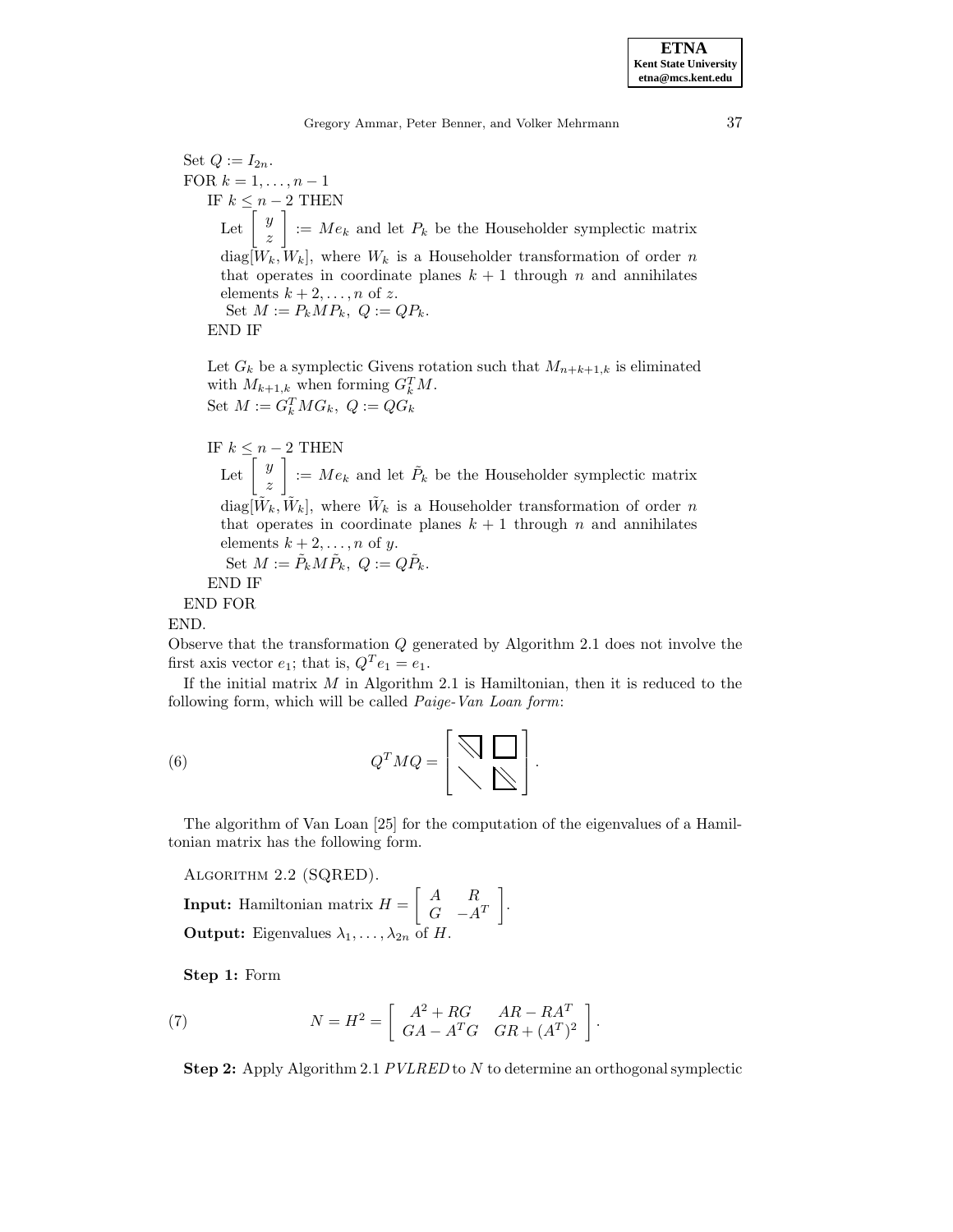Ē

matrix Q such that

(8) 
$$
Q^T N Q = \left[ \begin{array}{cc} N_1 & N_2 \\ 0 & N_1^T \end{array} \right] = \left[ \begin{array}{cc} \bigtriangledown & \bigtriangledown \\ \bigtriangledown & \bigtriangledown \end{array} \right].
$$

**Step 3:** Determine the eigenvalues  $\mu_1, \ldots, \mu_n$  of  $N_1$  with the QR-Algorithm; see, e.g., [12, 23].

**Step 4:** Set  $\lambda_i = \sqrt{\mu_i}$  and  $\lambda_{i+n} = -\lambda_i$  for  $i = 1, \ldots, n$ . END.

The only disadvantage of this method is that the Hamiltonian matrix has to be squared, which may lead to roundoff errors on the order of the square root of machine precision [25].

Based on these two methods, the basic framework of the method suggested in [1] is the following:

Algorithm 2.3 (LISH).

**Input:** A Hamiltonian matrix  $H \in \mathbb{R}^{2n,2n}$  having an n–dimensional Lagrangian invariant subspace  $\mathcal{Q}$ , the corresponding eigenvalues  $\lambda_1, \ldots, \lambda_n$ , and a tolerance eps.

**Output:** A real orthogonal symplectic matrix  $Q \in \mathbb{R}^{2n,2n}$  such that the first n columns of  $Q$  span the Lagrangian subspace of  $H$  corresponding to the other eigenvalues  $\lambda_{n+1}, \ldots, \lambda_{2n}$  of H.

Set  $Q := I$ . **Step 1** (Computation of the first column of the transformation matrix.) Form

(9) 
$$
x = \alpha (H - \lambda_1 I) \cdots (H - \lambda_n I) e_1,
$$

where  $\alpha \in \mathbf{R}$  is an arbitrary nonzero scaling factor, and let  $Q_1 \in \mathbf{R}^{2n,2n}$  be an orthogonal symplectic matrix such that

(10) 
$$
Q_1^T x = \alpha_1 e_1, \ \alpha_1 = \pm ||x||.
$$

Such a matrix is constructed in the obvious way, analogous to the construction used in Algorithm 2.1; see [20]. Set

(11) 
$$
H := Q_1^T H Q_1, \ Q := QQ_1
$$

**Step 2** (Reduction to Paige/Van Loan form.)

Use Algorithm 2.1 PVLRED to generate an orthogonal symplectic matrix  $Q_2$  such that  $Q_2^THQ_2$  is in the form (6).

Set

(12) 
$$
H := Q_2^T H Q_2, \ Q := QQ_2.
$$

**Step 3** (Deflation.) Set  $p := 0$ . WHILE  $p < n$ FOR  $i = 1, \ldots, n$ IF  $|h_{n+i,i}| <$  eps THEN set  $h_{n+i,i} := 0$ . END FOR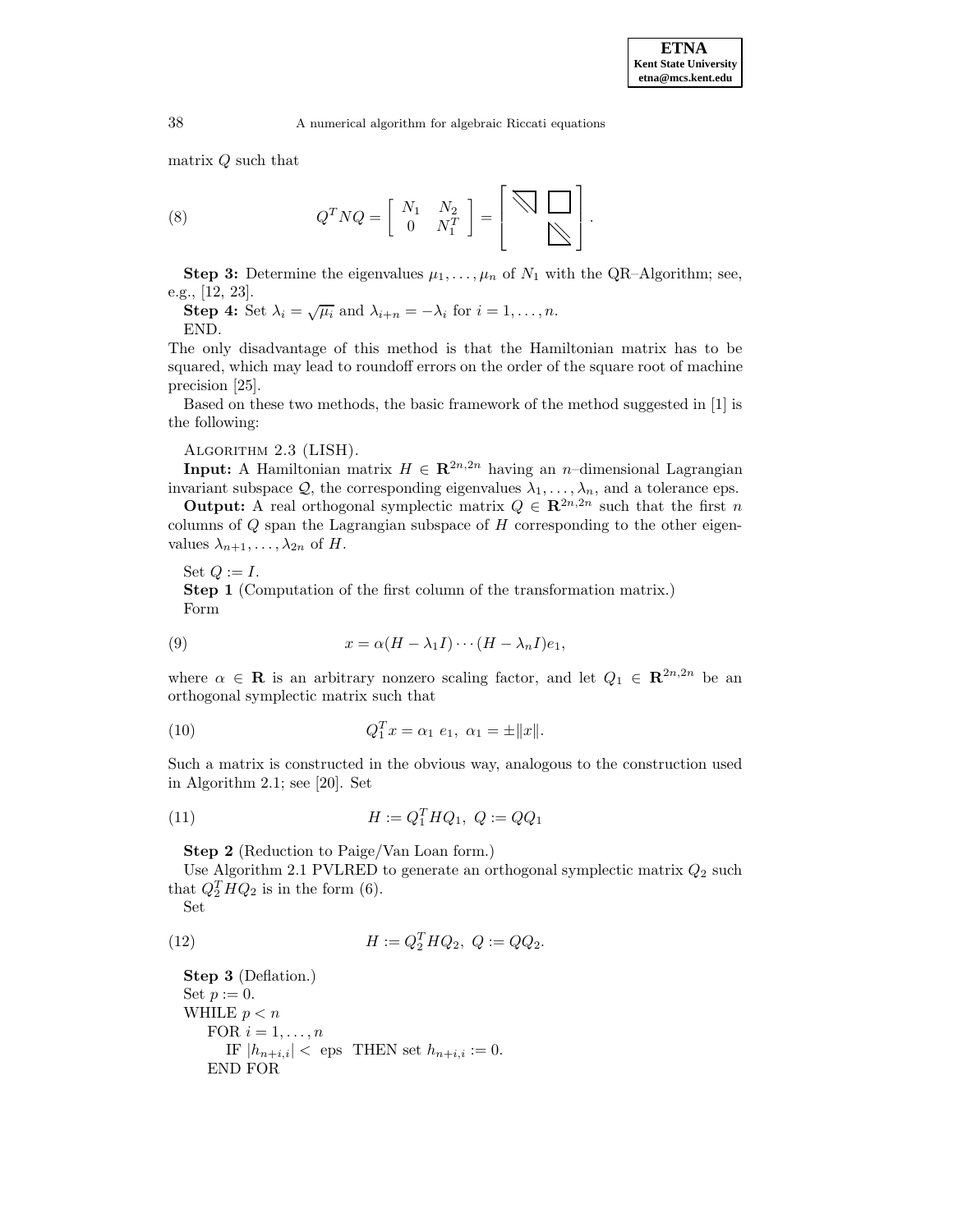FOR  $i = 2, \ldots, n$ IF  $|h_{i,i-1}| <$  eps THEN set  $h_{i,i-1} := 0$ . END FOR Set  $\ell := p + 1$ , and let p be the largest integer in  $\{\ell, \ldots, n\}$  such that  $h_{p+1,p} = 0$  and  $h_{n+k,k} = 0$  for  $k = 1, \ldots, p$ . If no such integer exists, then set  $p := n$ . IF  $p < n$  THEN Partition H as

(13)  
\n
$$
\begin{bmatrix}\nA_{11} & A_{12} & R_{11} & R_{12} \\
0 & A_{22} & R_{21} & R_{22} \\
0 & 0 & -A_{11}^T & 0 \\
0 & G_{22} & -A_{12}^T & -A_{22}^T\n\end{bmatrix}\n\begin{bmatrix}\np \\
n-p \\
p \\
n-p\n\end{bmatrix}
$$
\nSet  $H_{22} := \begin{bmatrix}\nA_{22} & R_{22} \\
G_{22} & -A_{22}^T\n\end{bmatrix}$  and  
\n(14)  
\n $x_2 := \alpha_2 (H_{22} - \lambda_1 I) \cdots (H_{22} - \lambda_n I) e_1$ .

Let  $P_1$  be an orthogonal symplectic matrix such that  $P_1^T x_2 = \pm |x_2||e_1$ and determine as in the second step an orthogonal symplectic matrix  $P_2$  that reduces  $H_{22}$  to the Paige/Van Loan form via Algorithm 2.1 PVLRED. Set

(15) 
$$
P := P_1 P_2 =: \left[ \begin{array}{cc} U & V \\ -V & U \end{array} \right] \in \mathbf{R}^{2(n-p), 2(n-p)}
$$

and

(16) 
$$
\tilde{Q}_p := \begin{bmatrix} I & 0 & 0 & 0 \\ 0 & U & 0 & V \\ 0 & 0 & I & 0 \\ 0 & -V & 0 & U \end{bmatrix}, H := \tilde{Q}_p^T H \tilde{Q}_p, Q := Q \tilde{Q}_p
$$

END IF

END WHILE

END.

In this algorithm only orthogonal symplectic transformations are used, and hence the Hamiltonian structure is preserved. This is done implicitly to avoid a deterioration due to roundoff. Another advantage of this method is the fact that we can allow eigenvalues to be on the imaginary axis (if they appear with even multiplicity), which none of the other methods can.

By analogy with the use of an exact shift in the QR algorithm to isolate a onedimensional invariant subspace, Algorithm 2.3 can be considered to be a multishift method in the sense that the computed eigenvalues are simultaneously used to isolate the desired invariant subspace. In exact arithmetic, Algorithm 2.3 will transform the Hamiltonian matrix to block upper triangular form to obtain the desired Lagrangian invariant subspace. In practice, however, the  $(2,1)$  block of the transformed Hamiltonian matrix can be far from zero, and hence the computed subspace is only an approximation to the required Lagrangian subspace. One reason for this inaccuracy is the fact that the eigenvalues are usually not exact. A second difficulty, in particular in the presence of multiple eigenvalues, is the decision of when to perform a deflation,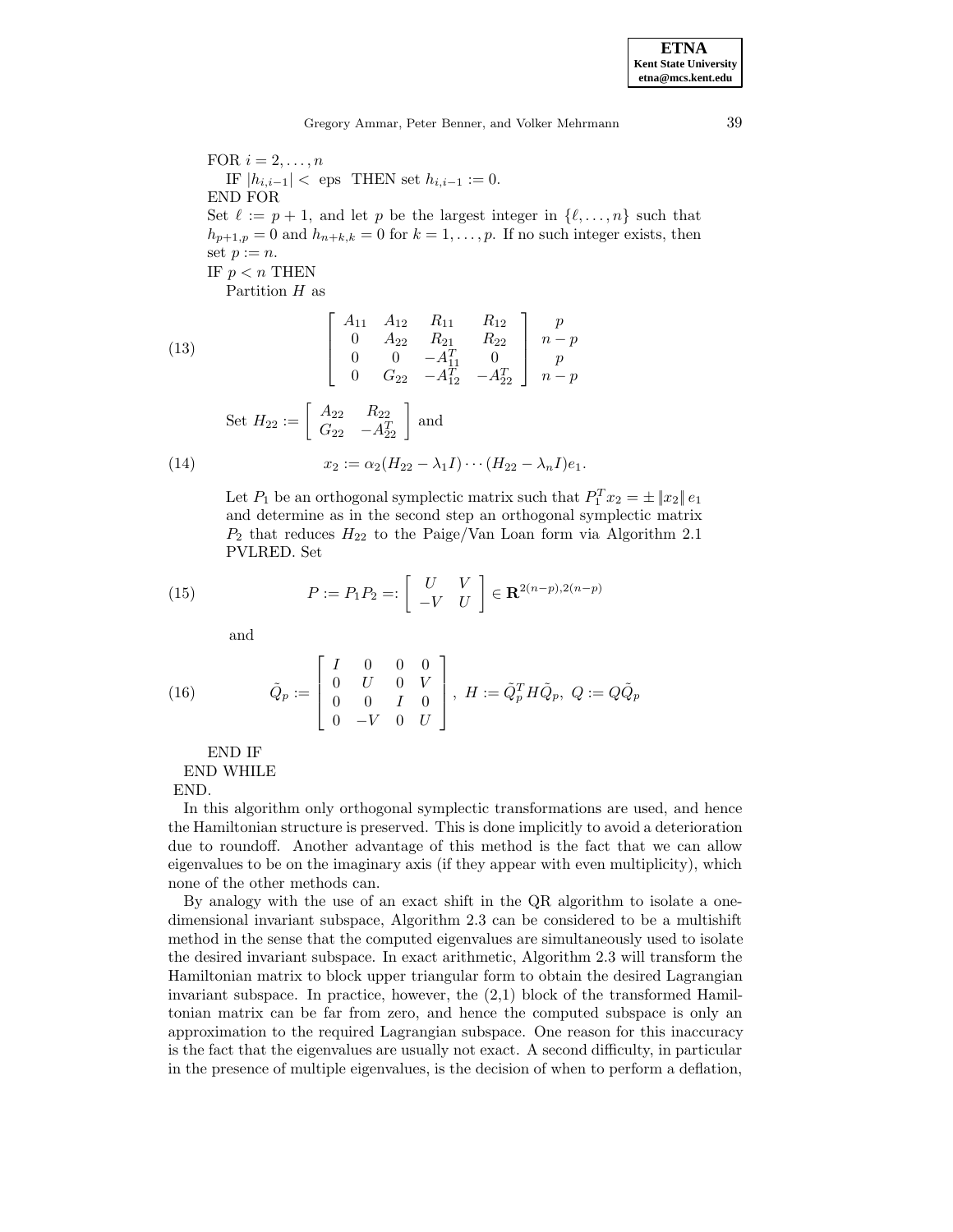which is critical for the speed and accuracy of this method. Moreover, roundoff errors can create difficulties even when one is working with a single exact shift, as observed and analyzed by Parlett [21]. Nevertheless, these difficulties can often be surmounted with defect correction techniques, which are described in the next section. In fact, we can use Algorithm 2.3 iteratively as a defect correction method.

There are many variations how this method can be implemented. A detailed analysis of different implementation issues is given in [3]. In all considered cases it was observed that the computed solution is often not satisfactory unless the method is combined with iterative refinement. We will discuss this issue in the next section.

**3. Defect correction.** Any numerical solution  $\tilde{X}$  of the algebraic Riccati equation

$$
(17) \t\t\t 0 = G + A^T X + XA - XRX,
$$

is usually corrupted from roundoff and other errors. Thus it is in most cases advisable to use iterative refinement to improve the accuracy. A general refinement algorithm for (17) was proposed in [19].

THEOREM 3.1. Let  $X = X^T$  be the positive semidefinite solution of (17) and let  $\tilde{X}$ be a symmetric approximation to X. Let  $P = X - \tilde{X}$ ,  $\tilde{A} = A - G\tilde{X}$  and

(18) 
$$
\tilde{G} = G + A^T \tilde{X} + \tilde{X} A - \tilde{X} R \tilde{X}
$$

the residual when inserting  $\tilde{X}$ , then P is the stabilizing solution of the Riccati equation

(19) 
$$
0 = \tilde{G} + P\tilde{A} + \tilde{A}^T P - PRP.
$$

Proof. See [19, 18].  $\Box$ 

This idea leads to the following defect correction method:

```
Algorithm 3.2 (DCORC).
```
**Input:**  $A, R, G \in \mathbb{R}^{n,n}$  from (17) and a tolerance  $\varepsilon > 0$  for the defect.

**Output:** An approximation  $\tilde{X}$  to the positive semidefinite solution X of (17) and an error estimate  $P \in \mathbb{R}^{n,n}$  with  $||P|| \leq \varepsilon$ .

**Step 1:** Compute with any method a stabilizing approximate solution of  $(17)$ . **Step 2:** Set  $P := \tilde{X}, \quad \tilde{X} := 0.$ **Step 3:** WHILE  $||P|| > \varepsilon$ Set

$$
\begin{array}{rcl}\n\tilde{X} & := & \tilde{X} + P \\
\tilde{G} & := & G + A^T \tilde{X} + \tilde{X}A - \tilde{X}R\tilde{X} \\
\tilde{A} & := & A - R\tilde{X}\n\end{array}
$$

Compute with any method a stabilizing approximate solution of

(20)  $0 = \tilde{G} + \tilde{A}^T P + P\tilde{A} - PRP$ 

END WHILE

END.

Different methods can be used in Step 1 and 3 of this method. In particular, Newton's method (see, e.g., [18]) is used effectively in Step 3, but also the multishift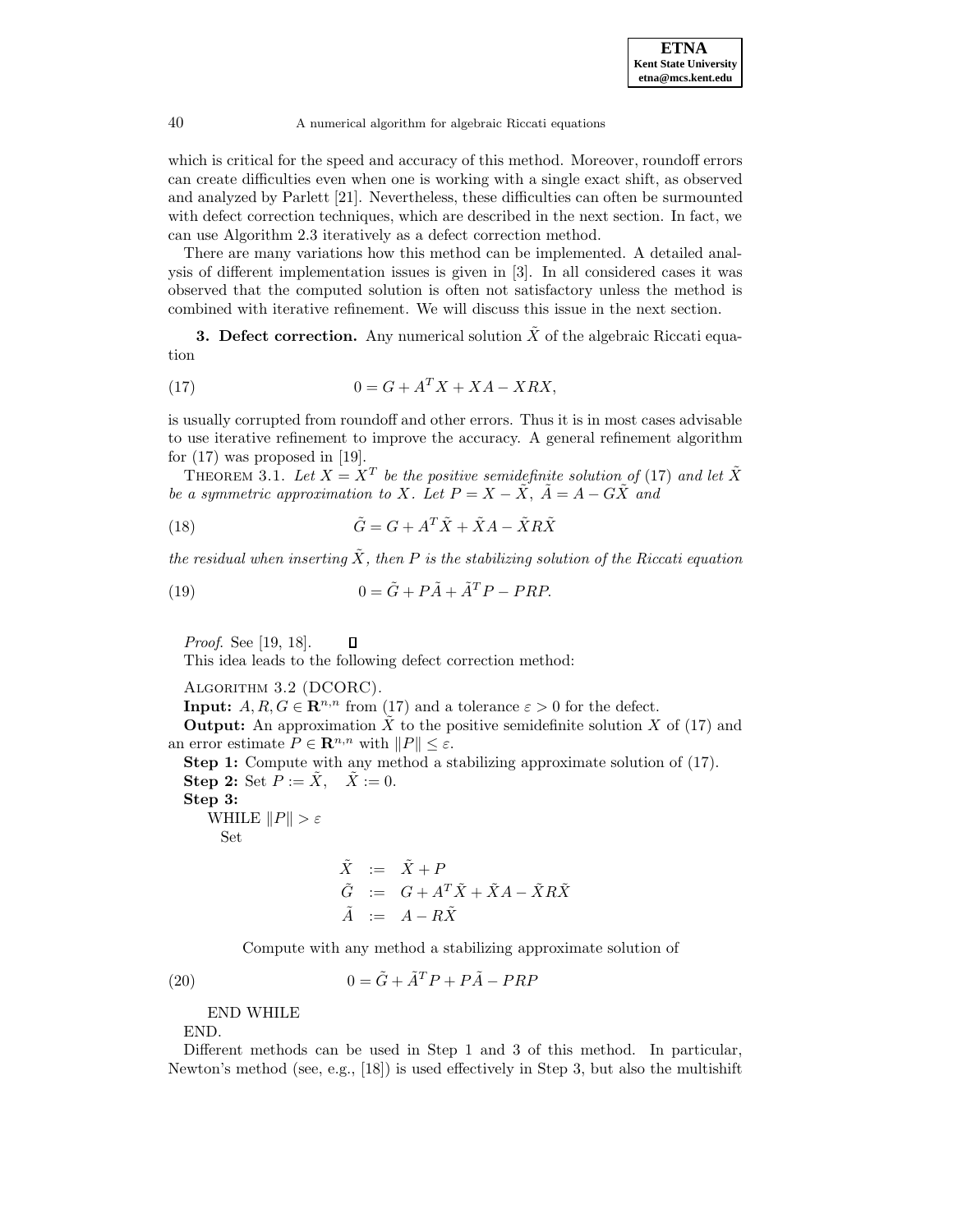method can be used again in Step 3, since the eigenvalues have not changed for the Hamiltonian matrices. The difficulty with the defect correction method is that the computed residual may be corrupted either from subtractive cancellation or from the fact that the linear system that has to be solved to obtain the solution  $X$  is badly conditioned. A particularly bad example for this effect was given by Laub [15]. We will discuss it in Section 4. The cancellation can partially be avoided by computing the residual with higher precision. Another way to avoid this problem in intermediate steps of the defect correction method is the following. Let

$$
(21) \tQ = \begin{bmatrix} Q_{11} & Q_{12} \\ Q_{21} & Q_{22} \end{bmatrix}
$$

be an orthogonal symplectic such that the span of the first n columns of  $Q$  is approximately the stable invariant subspace of the Hamiltonian matrix

(22) 
$$
H = \left[ \begin{array}{cc} A & R \\ G & -A^T \end{array} \right]
$$

and let

(23) 
$$
\tilde{X} = -Q_{21}Q_{11}^{-1}
$$

be the corresponding approximate solution of (1). Then the residual given in (18) has the form

(24) 
$$
\tilde{G} = G - A^T Q_{21} Q_{11}^{-1} - Q_{11}^{-T} Q_{21}^T A - Q_{11}^{-T} Q_{21}^T R Q_{21} Q_{11}^{-1}
$$

Multiplying this equation from the left with  $Q_{11}^T$  and from the right with  $Q_{11}$ , we obtain the lower left block of the transformed Hamiltonian matrix

(25) 
$$
\hat{H} := Q^T H Q = \begin{bmatrix} \hat{A} & \hat{R} \\ \hat{G} & -\hat{A}^T \end{bmatrix}
$$

as

(26) 
$$
\hat{G} = Q_{11}^T \tilde{G} Q_{11} = Q_{11}^T G Q_{11} - Q_{11}^T A Q_{21} - Q_{21}^T A^T Q_{11} - Q_{21}^T R Q_{21}.
$$

Now  $\hat{G}$  is available from the transformation to triangular-like form and it does not involve the inversion of  $Q_{11}$ . Hence it is conceivable that we will obtain better results if we work with a defect correction on the triangular-like form, with residual  $G$ , rather than on the Riccati equation, and postpone the solution of the linear system (which may be ill conditioned) until the defect correction has converged. In combination with the multishift algorithm we then have the following **O**rthogonal **S**ymplectic **M**ultishift method for the solution of the **A**lgebraic **R**iccati **E**quation.

Algorithm 3.3 (OSMARE).

**Input:** Hamiltonian matrix  $H = \begin{bmatrix} A & R \ C & A \end{bmatrix}$  $G \quad -A^T$ 1 . **Output:** Approximate solution  $\overrightarrow{X}$  of the algebraic Riccati equation

$$
0 = G + A^T X + X A - X R X.
$$

**Step 1:** Compute the eigenvalues of H with Algorithm 2.2 SQRED.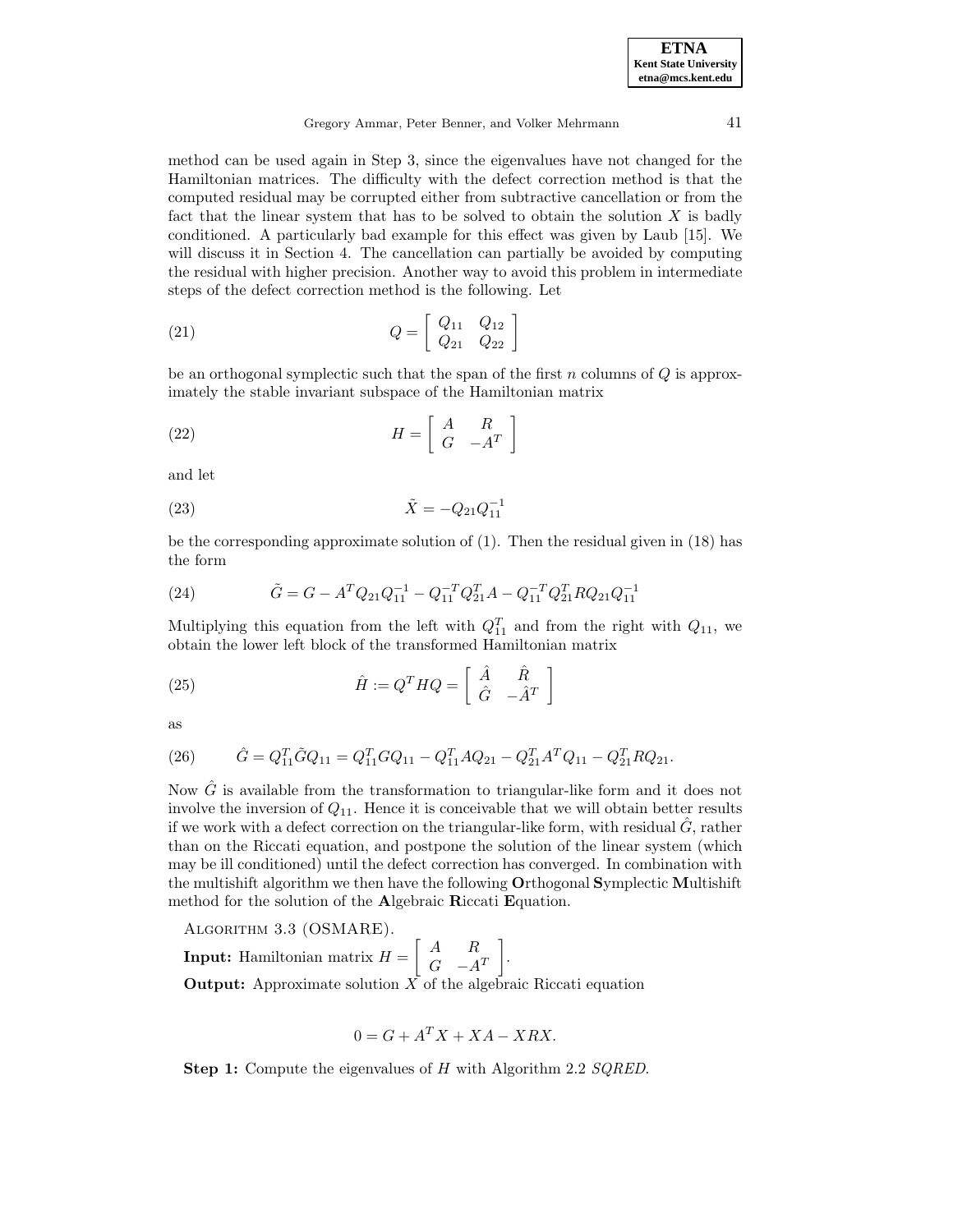**Step 2:** Set

(27) 
$$
H_0 := H =: \begin{bmatrix} A_0 & R_0 \\ G_0 & -A_0^T \end{bmatrix}, \quad Q := I_{2n}.
$$

FOR  $i = 1, 2, \ldots$  UNTIL  $G_i \approx 0$ 

Compute with Algorithm 2.3 LISH  $Q_i$ ,  $H_i$ , such that

(28) 
$$
H_i = Q_i^T H_{i-1} Q_i = \begin{bmatrix} A_i & R_i \\ G_i & -A_i^T \end{bmatrix},
$$

and set  $Q := QQ_i$ .

END FOR

**Step 3.** Let  $Q =: \begin{bmatrix} Q_1 & -Q_2 \\ Q_2 & Q_1 \end{bmatrix}$ 1 . Solve the linear matrix equation

$$
(29) \t\t XQ_1 = -Q_2
$$

for example via the QR decomposition or Gaussian elimination with pivoting. END.

If a subspace has deflated in Algorithm LISH then the iteration in the second step only operates on the subproblem. The cost for this algorithm depends strongly on the number of iteration steps in LISH and the number of defect correction steps. In practice we have observed an increased number of deflation steps with an increase of the matrix dimension. The major difficulty arises from the fact that we do not have a suitable deflation criterion in the deflation procedure of LISH. If we use the usual deflation criterion used in the QR algorithm

(30) 
$$
|\hat{h}_{k+1,k}| < c\mathbf{u}(|\hat{h}_{k,k}| + |\hat{h}_{k+1,k+1}|)
$$

where c is a constant and **u** is the machine precision, then often a deflation was not recognized. Based on the error estimates for the eigenvalues computed by Algorithm 2.2 [25], we therefore use the less stringent deflation criterion

(31) 
$$
|\hat{h}_{k+1,k}| < c\sqrt{\mathbf{u}}(|\hat{h}_{k,k}| + |\hat{h}_{k+1,k+1}|)
$$

but this may lead to inaccurate subspaces.

**4. Numerical examples.** In this section we describe the results of our comparison. All the described methods were implemented in MATLAB as well as in FORTRAN 77 according to the implementation standards described in [17] using LINPACK [11] and EISPACK [23] subroutines and some routines provided by R. Byers [7]. The codes are documented in [3] and are available from the authors.

The described algorithms were extensively tested and compared with other methods for the algebraic Riccati equation. In this section we describe the results of this comparison. All computations were performed on a Silicon Graphics IRIS Indigo R3000 ( $\mathbf{u} \approx 2.22 \cdot 10^{-16}$ ) at the Institut für Geometrie und Praktische Mathematik in Aachen. Codes for the generation of the test examples are also available from the authors. The implementation of OSMARE is based on elimination via Givens rotations rather than Householder transformations. The reason is that after one iteration step of LISH the elements of the first column vector in (9) become very small in magnitude, and Givens rotations performed much better.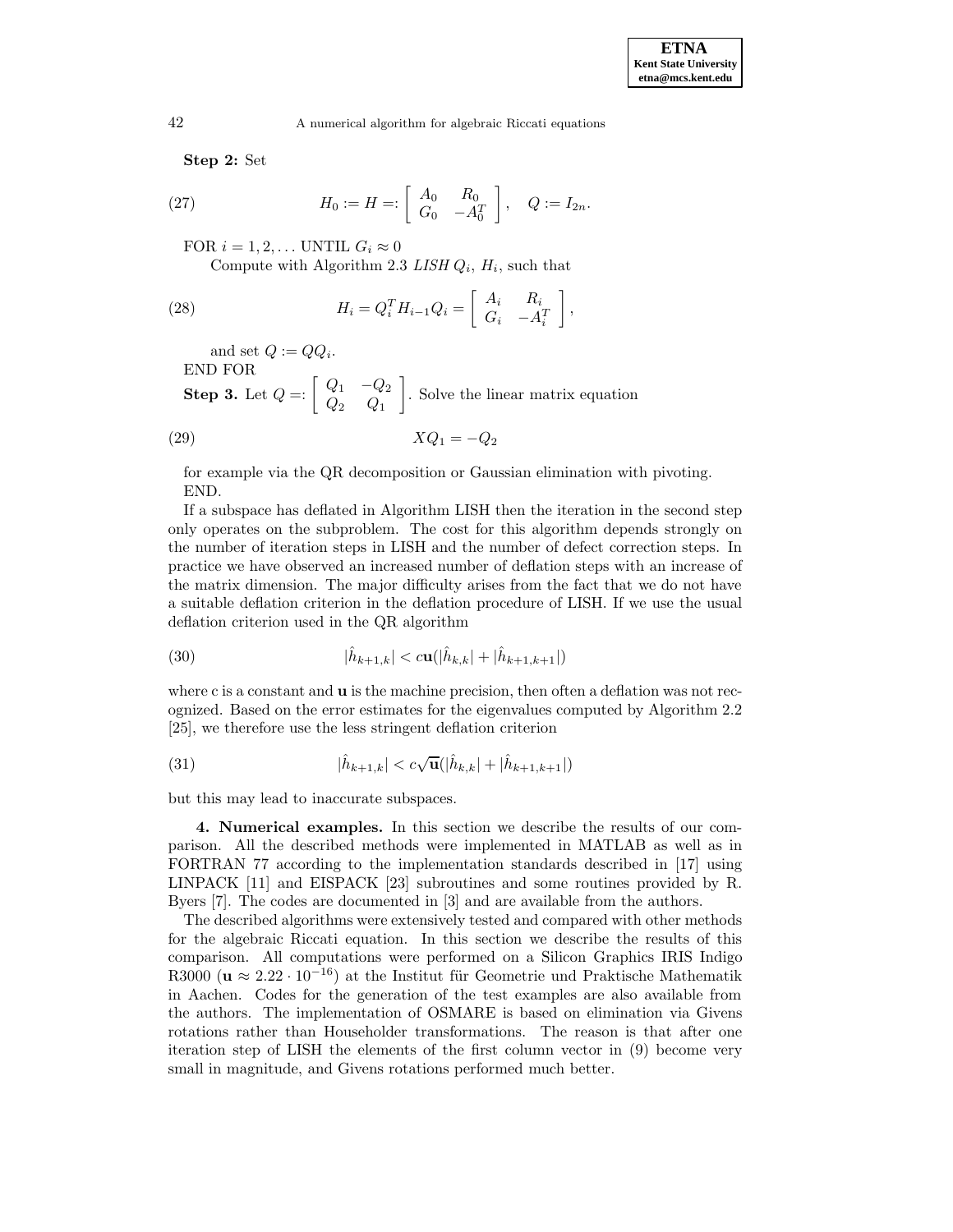Example 4.1. [2]

(32) 
$$
A = \begin{bmatrix} 1 & 0 \\ 0 & -2 \end{bmatrix}, \quad R = \begin{bmatrix} \epsilon^2 & 0 \\ 0 & 0 \end{bmatrix}, \quad G = \begin{bmatrix} 1 & 1 \\ 1 & 1 \end{bmatrix}.
$$

The exact solution of the Riccati equation is

(33) 
$$
X = \begin{bmatrix} \frac{1+\sqrt{1+\epsilon^2}}{\epsilon^2} & \frac{1}{2+\sqrt{1+\epsilon^2}} \\ \frac{1}{2+\sqrt{1+\epsilon^2}} & \frac{1}{4} \left(1 - \frac{\epsilon^2}{\left(2+\sqrt{1+\epsilon^2}\right)^2}\right) \end{bmatrix}.
$$

For  $\epsilon \to 0$  the pair  $(A, G)$  becomes unstabilizable and the solution X satisfies

$$
\lim_{\epsilon \to 0} x_{11} = \infty.
$$

The relative errors in  $x_{11}, x_{12}, x_{22}$  in OSMARE are given in the following table. In parentheses we give the number of implicit defect correction steps.

| $\epsilon$    |          | rel. error                               |  |  |  |
|---------------|----------|------------------------------------------|--|--|--|
|               | $x_{11}$ | 0.0                                      |  |  |  |
| 1             | $x_{12}$ | $3.8 \cdot 10^{-16}$<br>(0)              |  |  |  |
|               | $x_{22}$ | $1.2 \cdot 10^{-16}$                     |  |  |  |
|               | $x_{11}$ | $6.6 \cdot \overline{10^{-13}}$          |  |  |  |
| $^{-2}$<br>10 | $x_{12}$ | $1.6 \cdot 10^{-12}$<br>(1)              |  |  |  |
|               | $x_{22}$ | $4.4 \cdot 10^{-16}$                     |  |  |  |
|               | $x_{11}$ | $1.2 \cdot \overline{10^{-9}}$           |  |  |  |
| $10^{-4}$     | $x_{12}$ | $7.7 \cdot 10^{-9}$<br>(1)               |  |  |  |
|               | $x_{22}$ | $2.2 \cdot 10^{-16}$                     |  |  |  |
|               | $x_{11}$ | $3.0 \cdot 10^{-5}$                      |  |  |  |
| 6<br>10       | $x_{12}$ | $1.9 \cdot 10^{-4}$<br>$\left( 1\right)$ |  |  |  |
|               | $x_{22}$ | 0.0                                      |  |  |  |

The results are in accordance with the condition estimate for the inversion of  $Q_1$ , which is  $O(1/\epsilon^2)$ .

Example 4.2. [2]

(34) 
$$
A = \begin{bmatrix} -\epsilon & 1 & 0 & 0 \\ -1 & -\epsilon & 0 & 0 \\ 0 & 0 & \epsilon & 1 \\ 0 & 0 & -1 & \epsilon \end{bmatrix}, \quad G = R = \begin{bmatrix} 1 \\ 1 \\ 1 \\ 1 \end{bmatrix} [1 \ 1 \ 1 \ 1].
$$

For  $\epsilon \to 0$  a pair of complex conjugate eigenvalues of the Hamiltonian matrix approaches the imaginary axis and the system approaches one which is unstabilizable. The computed eigenvalues in SQRED have real part 0 with respect to the machine precision **u** for  $\epsilon = 10^{-7}$ . We do not know the analytic solution in this case and give therefore the Frobenius norm of the residual. In parentheses we again give the number of implicit defect correction steps.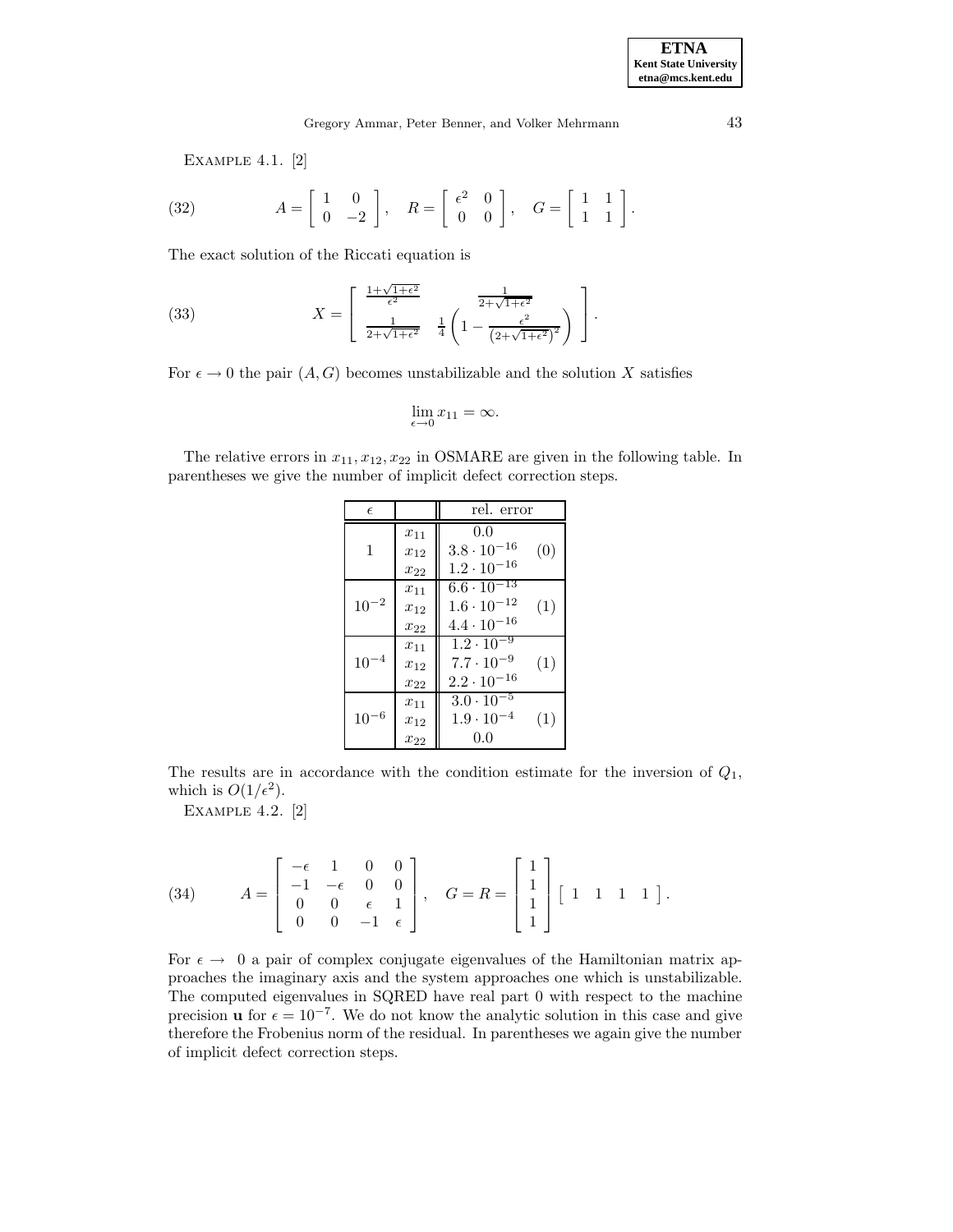.

44 A numerical algorithm for algebraic Riccati equations

| $\epsilon$ | $\ residual\ _F$                |                   |
|------------|---------------------------------|-------------------|
|            | $2.8 \cdot 10^{-14}$            | $\left(1\right)$  |
| $10^{-}$   | $2.0 \cdot \overline{10^{-15}}$ | (1)               |
| $10^{-}$   | $1.4 \cdot \overline{10^{-15}}$ | (1)               |
| $10 -$     | $1.2 \cdot 10^{-15}$            | (1)               |
| $10^{-}$   | $5.7 \cdot 10^{-14}$            | $\left( 0\right)$ |
| $10^{-}$   | $4.\overline{1\cdot 10^{-14}}$  | $\left(1\right)$  |
| 10         | $6.5 \cdot 10^{-14}$            |                   |
|            | 15<br>$3.5 \cdot 10^{-7}$       |                   |

In both first examples the Schur vector method gave analogous results. The Sign function method gave much worse results in the second example due to eigenvalues approaching the imaginary axis. Observe that the multishift method can deal with eigenvalues on the imaginary axis provided a Lagrangian subspace exists, while the sign function method and Newton's method do not work on such problems and the Schur vector method often has difficulties in determining the correct invariant subspace.

Example 4.3. [2]

$$
A = \begin{bmatrix} -0.1 & 0 \\ 0 & -0.02 \end{bmatrix}, \quad G = \begin{bmatrix} 100 & 1000 \\ 1000 & 10000 \end{bmatrix},
$$
  

$$
R = \begin{bmatrix} 0.1 & 0 \\ 0.001 & 0.01 \end{bmatrix} \begin{bmatrix} 1 + \epsilon & 1 \\ 1 & 1 \end{bmatrix}^{-1} \begin{bmatrix} 0.1 & 0 \\ 0.001 & 0.01 \end{bmatrix}^{T}
$$

For  $\epsilon \to 0$  the elements and the condition of R become increasingly large, and the elements of the solution tend to zero. Again we give the Frobenius norm of the computed residuals

| $\epsilon$ | $\ residual\ _F$     |     |
|------------|----------------------|-----|
|            | $1.8 \cdot 10^{-12}$ | 0   |
| 10         | $1.1 \cdot 10^{-11}$ |     |
| 10         | $1.7 \cdot 10^{-10}$ |     |
| 10         | $7.6 \cdot 10^{-8}$  |     |
| 10         | $8.3 \cdot 10^{-7}$  | U.  |
| $10^{-}$   | $4.2 \cdot 10^{-7}$  | (1) |
| 10         | $5.3 \cdot 10^{-7}$  |     |
| 10         | $1.1 \cdot 10^{-3}$  |     |

Here the Schur vector method achieved slightly more accurate results but one or two more steps of explicit defect correction with Algorithm 3.2 DCORC improved also the results of OSMARE.

Example 4.4. (Laub [15], Example 4)

$$
A = \begin{bmatrix} A_{11} & A_{12} & 0 & \dots & & 0 \\ 0 & A_{22} & A_{23} & 0 & \dots & 0 \\ \vdots & \ddots & \ddots & \ddots & \ddots & \ddots & \vdots \\ 0 & A_{N-2,N-2} & A_{N-2,N-1} & 0 & 0 \\ 0 & \dots & & 0 & 0 & -1 \end{bmatrix} \in \mathbf{R}^{2N-1,2N-1}
$$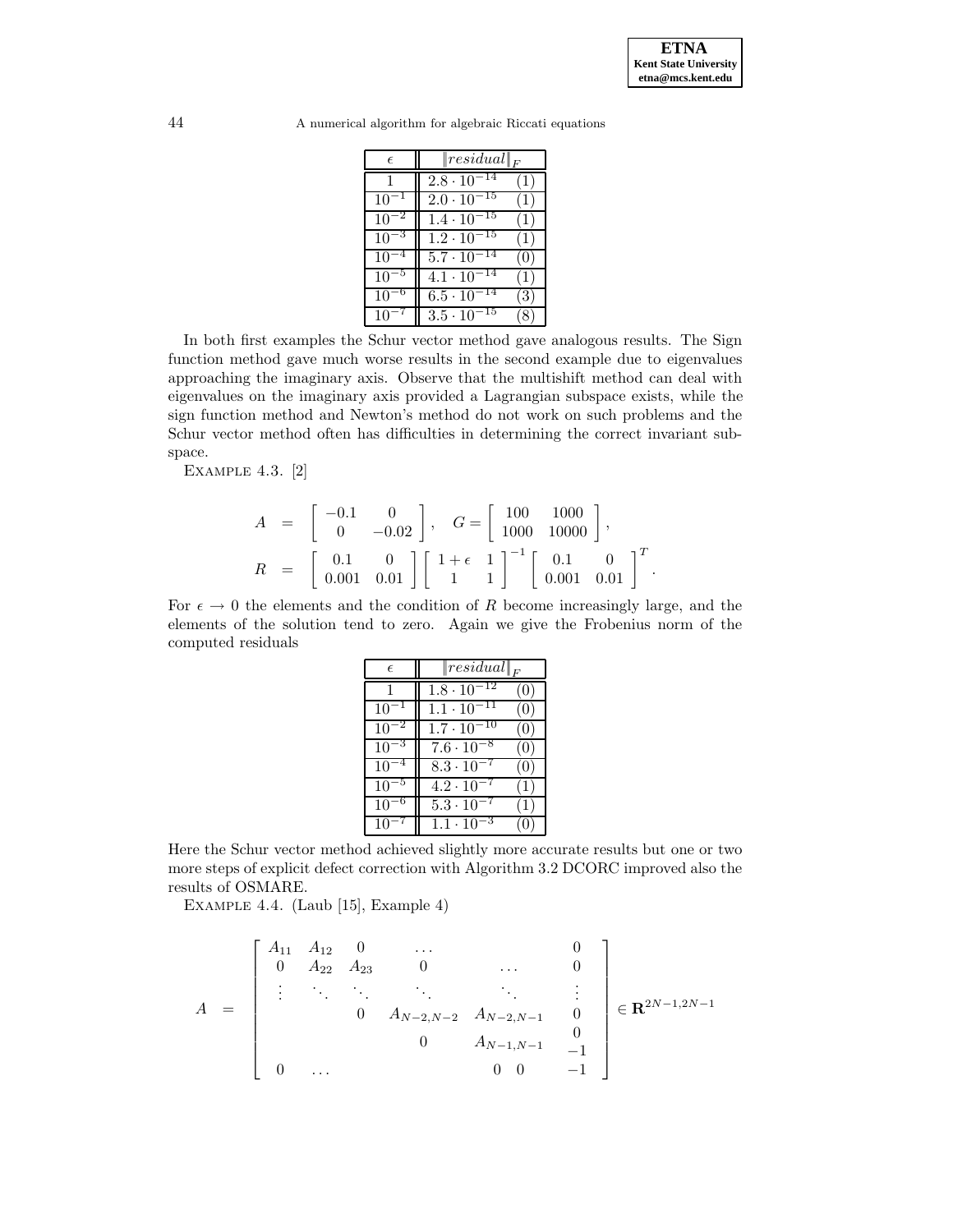$$
G = diag(1, 0, 1, 0, \dots, 1, 0, 1)
$$
  

$$
F = diag(0, 10, 0, 10, \dots, 0, 10, 0),
$$

where

$$
A_{k,k} = \begin{bmatrix} -1 & 0 \\ 1 & 0 \end{bmatrix}, \quad 1 \le k < N,
$$
\n
$$
A_{k+1,k} = \begin{bmatrix} 0 & 0 \\ -1 & 0 \end{bmatrix}, \quad 1 \le k < N - 1.
$$

Again we give the Frobenius norm of the residual.

| $\, n$ | $\ residual\ _F$           |              |
|--------|----------------------------|--------------|
| 9      | -14<br>$7.5 \cdot 10$      | $\cdot$ 1    |
| 19     | $^{-13}$<br>$2.6 \cdot 10$ | $\mathbf{I}$ |
| 29     | -13<br>$5.4 \cdot 10^{-7}$ | (3)          |
| 39     | 12<br>$2.0 \cdot 10$       |              |
|        | 12<br>$7.4 \cdot 10$       |              |

For large dimensions the number of iterations for OSMARE increases which has the effect that here the Schur vector method and the sign function method are faster for obtaining the same accuracy.

In this case one step of explicit defect correction with Algorithm 3.2 DCORC improved the residuals to  $O(10^{-14})$ .

Example 4.5. (Laub [15], Example 5) The system has the form

(35) 
$$
A = \begin{bmatrix} -2 & 1 & 0 & \dots & 0 & 1 \\ 1 & -2 & 1 & 0 & \dots & 0 \\ 0 & 1 & -2 & 1 & 0 & \dots & 0 \\ \vdots & \vdots & \ddots & \ddots & \ddots & \vdots \\ 0 & & & & 1 & 0 \\ 1 & 0 & \dots & 0 & 1 & -2 \end{bmatrix}, \quad G = R = I_n.
$$

Most eigenvalues of the Hamiltonian matrix have multiplicity 2, hence as expected there will be a number of deflation steps in LISH. Here the abovementioned difficulty with choosing the right deflation criterion occurred and only the relaxed criterion (31) secured convergence.

| $\, n$ | $\ residual\ _F$               |              |
|--------|--------------------------------|--------------|
| 5      | $2.\overline{1\cdot 10^{-15}}$ |              |
| 10     | $3.\overline{4\cdot 10^{-15}}$ |              |
| 20     | $9.6 \cdot 10^{-15}$           |              |
| 30     | $1.8 \cdot 10^{-14}$           | 66           |
| 64     | $8.7 \cdot 10^{-14}$           | $15^{\circ}$ |

The accuracy is for the given sizes equal to the accuracy obtained from the Schur vector method while for much larger  $n$  the accuracy is smaller than that for the Schur vector method due to the inaccurate subspaces obtained from the relaxed deflation criterion.

**ETNA Kent State University etna@mcs.kent.edu**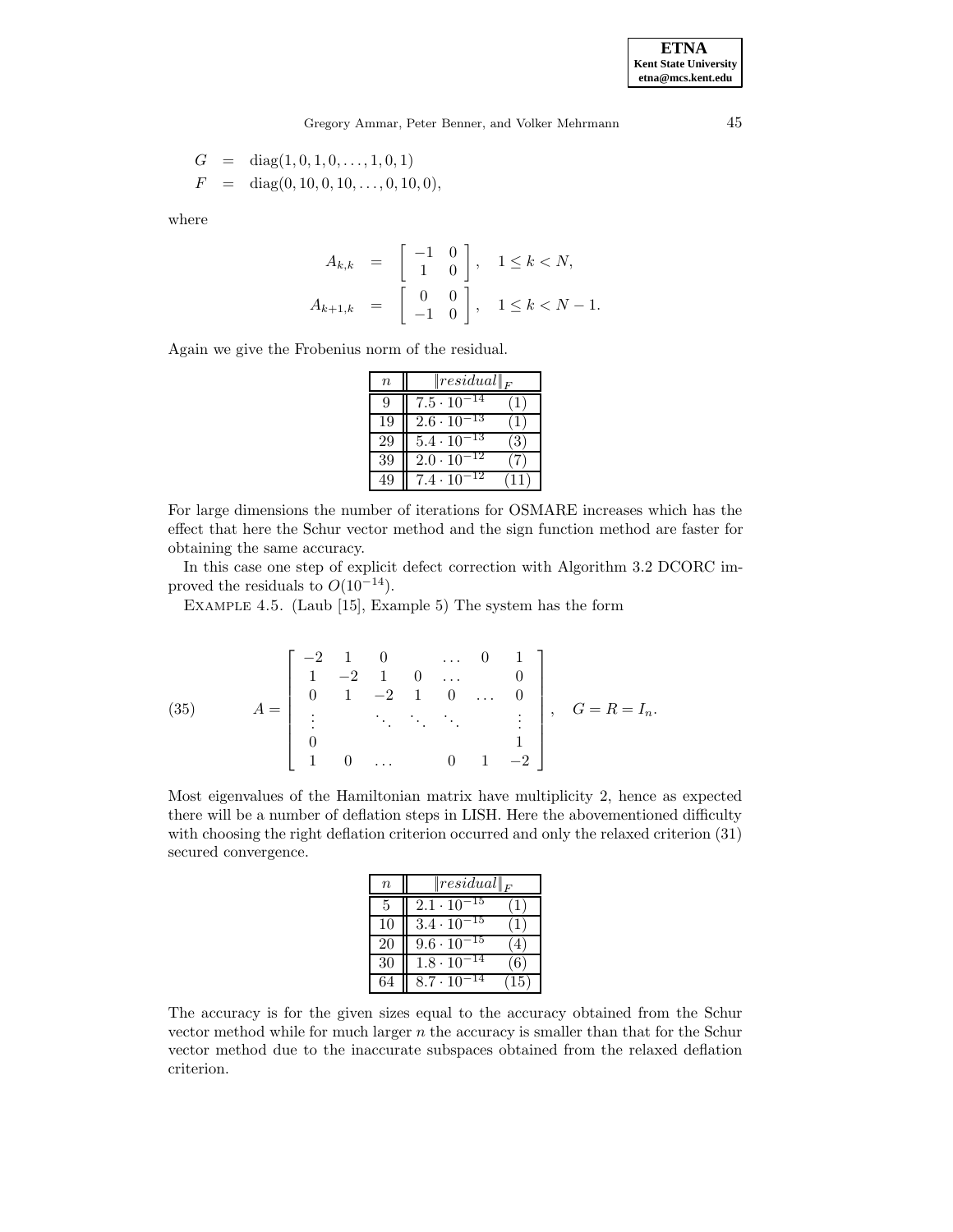Example 4.6. (Laub [15], Example 6)

$$
A = \begin{bmatrix} 0 & 1 & 0 & \dots & 0 \\ \vdots & \ddots & \ddots & \ddots & \vdots \\ 0 & & & 0 & 1 \\ 0 & \dots & & 0 & 0 \end{bmatrix},
$$
  
\n
$$
G = \text{diag}(0, \dots, 0, 1), \quad F = \text{diag}(1, 0, \dots, 0).
$$

The eigenvalues of the Hamiltonian matrix are the roots of  $\lambda^{2n} = (-1)^{n+1}$ . It is known [15] that  $x_{1n} = 1$ . The difficulty in this example lies in the fact that the linear system  $XQ_1 = -Q_2$  is extremely ill conditioned and the elements of X become very large. The residual therefore gives no information on the accuracy of the solution. Here we use therefore the accuracy of the computed element  $x_{1n}$ .

The condition estimate from the LINPACK procedure DGECO for  $Q_1$  is over 10<sup>9</sup> for  $n = 21$ . Using  $\delta_{rel} = |x_{1n} - 1|$  we obtained the following results

|                  | without def. corr. with def. corr. |                     |
|------------------|------------------------------------|---------------------|
| $\ residual\ _F$ | $3.0 \cdot 10^{-4}$                | 244                 |
| $0_{\tau e}$     | $2.4 \cdot 10^{-15}$               | $1.4 \cdot 10^{-7}$ |

The result computed without any defect correction is several digits more accurate than the results obtained from the Schur vector and sign function methods.

The decrease in accuracy after defect correction arises from the fact that the solution matrix  $X$  has elements of very large magnitude. Even in the implicit defect correction the residual based on (26) is very inaccurate and used in the next step. This shows that it is important to monitor the condition numbers and sizes of the elements of X in order to avoid the situation that the computation of the residual corrupts all further refinement steps. An error analysis of the algorithm is needed in order to better understand the situations where defect correction does not lead to improved solutions.

Example 4.7. We also generated random Hamiltonian matrices to compare the different methods. These matrices had the following properties: Let  $Re_{min}$ ,  $Re_{max}$ be the smallest and largest modulus of the real part of an eigenvalue of H

|            | example no. |        |       |       |        |        |  |
|------------|-------------|--------|-------|-------|--------|--------|--|
|            |             |        |       |       | G      |        |  |
| $\it{n}$   | 10          | 10     | 20    | 20    | 30     | 40     |  |
| $H\ _F$    | 39.9        | 325.6  | 147.3 | 96.3  | 330.3  | 577.0  |  |
| $Re_{max}$ | 26.44       | 216.14 | 102.3 | 9.309 | 229.51 | 403.21 |  |
| $Re_{min}$ | 0.59        | 0.803  | 0.367 | 0.051 | 0.835  | 1.098  |  |

For the residuals we obtained the following Frobenius norms:

|              | example no.        |                    |                    |                    |                    |                    |
|--------------|--------------------|--------------------|--------------------|--------------------|--------------------|--------------------|
|              |                    |                    |                    |                    |                    |                    |
|              | $(1.10^{-14})$     | $3 \cdot 10^{-13}$ | $2 \cdot 10^{-13}$ | $3 \cdot 10^{-12}$ | $7 \cdot 10^{-13}$ | $2 \cdot 10^{-12}$ |
| <i>SIGNF</i> | $1 \cdot 10^{-13}$ | $5 \cdot 10^{-13}$ | $2 \cdot 10^{-13}$ | $3 \cdot 10^{-13}$ | $9 \cdot 10^{-13}$ | $2 \cdot 10^{-12}$ |
| SCHDF        | -13                | $10^{-13}$<br>5 -  | $2 \cdot 10^{-13}$ | $4 \cdot 10^{-12}$ | $-13$<br>8         | 2.                 |

The results did not differ from those for the sign function and Schur vector method also in all other random test cases, which had dimensions up to  $n = 50$ .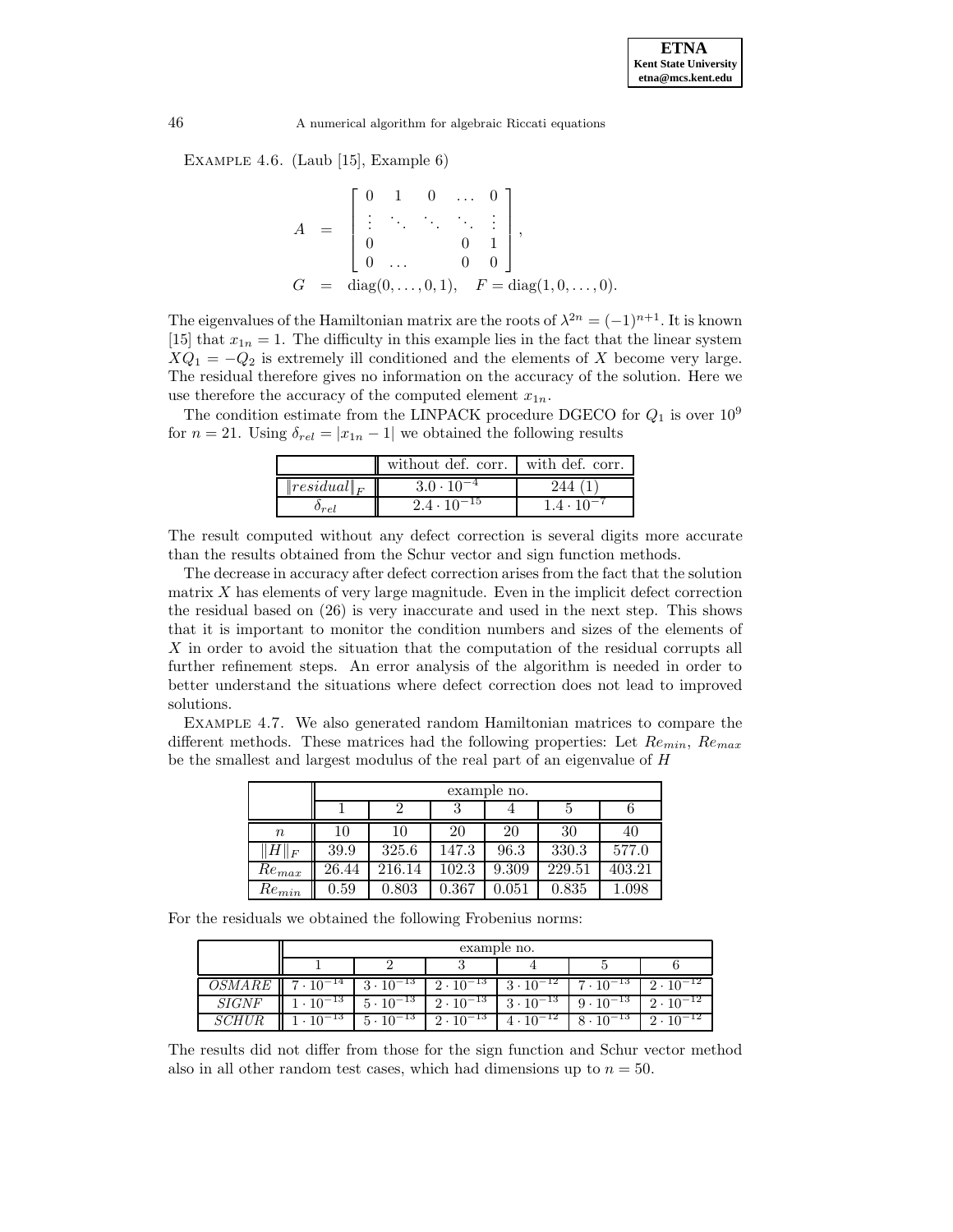**5. Conclusion.** We have outlined the multishift technique first proposed in [1] for the computation of any Lagrangian invariant subspace of a Hamiltonian matrix, and considered its use in solving algebraic matrix Riccati equations that arise in linear optimal control. We have seen that the algorithm can be used iteratively, as a defect correction procedure, to accurately compute solutions of Riccati equations. The procedure has the desirable property that it isolates the required invariant subspace by performing orthogonal symplectic similarity transformations on the initial Hamiltonian matrix. Further refinements and analysis of the algorithm are currently under investigation.

## REFERENCES

- [1] G.S. AMMAR AND V. MEHRMANN, On Hamiltonian and symplectic Hessenberg forms, Lin. Alg. Appl. 149 (1991), pp. 55–72.
- [2] W.F. ARNOLD, III AND A.J. LAUB, *Generalized eigenproblem algorithms and software for* algebraic Riccati equations, Proc. IEEE 72 (1984), pp. 1746–1754.
- [3] P. BENNER, Ein orthogonal symplektischer Multishift Algorithmus zur Lösung der algebraischen Riccatigleichung , Diplomarbeit RWTH Aachen, Institut f. Geometrie und Praktische Mathematik, March 1993.
- [4] A. Bunse–Gerstner, R. Byers and V. Mehrmann, Numerical methods for algebraic Riccati equations, Lecture Notes of the Workshop on "The Riccati Equation in Control, Systems and Signal", S. Bittanti (Ed.), Pitagora Editrice Bologna, 1989, pp. 107–115.
- [5] A. Bunse–Gerstner and V. Mehrmann, A symplectic QR-like algorithm for the solution of the real algebraic Riccati equation, IEEE Trans. Autom. Control AC-31 (1986), pp. 1104–1113.
- [6] A. Bunse–Gerstner and V. Mehrmann, The HHDR algorithm and its application to optimal control problems , R.A.I.R.O. Automatique, 23 (1989), pp. 305–329.
- [7] R. Byers, Hamiltonian and symplectic algorithms for the algebraic Riccati equation, Ph.D. Thesis, Cornell University, January, 1983.
- [8] R. Byers, A Hamiltonian QR Algorithm, SIAM J. Sci. Stat. Comp. 7 (1986), pp. 212–229.
- R. Byers, Solving the algebraic Riccati equation with the matrix sign function, Lin. Alg. Appl. 85 (1987), pp. 267–279.
- [10] J.L. CASTI, *Linear Dynamical Systems*, Mathematics in Science and Engineering, Academic Press, 1987.
- [11] J.J. Dongarra, J.R. Bunch, C. Moler and G.W. Stewart, Linpack User's Guide, SIAM Philadelphia, 1979.
- [12] G.H. Golub and C.F. Van Loan, Matrix Computations, 2nd Ed., The Johns Hopkins University Press, Baltimore, Md, 1989.
- [13] R. Kleinman, On an iterative technique for Riccati equation computations, IEEE Trans. Autom. Control AC–13 (1968), pp. 114–115.
- [14] H.W. KNOBLOCH AND H. KWAKERNAAK, Lineare Kontrolltheorie, Springer, 1985.
- [15] A.J. LAUB, A Schur method for solving algebraic Riccati equations, IEEE Trans. Automatic Control AC–24 (1979), pp. 912–921.
- [16] W.W. Lin, On Schur type decompositions for Hamiltonian and symplectic pencils, Preprint Institute of Applied Mathematics, National Tsing Hua University, Taiwan (1990).
- [17] NAG, Implementation and Documentation Standards for the Subroutine Library in Control and Systems Theory SLICOT, Numerical Algorithm Group Publication NP2032, Eindhoven/Oxford, 1990.
- [18] V. Mehrmann, The Autonomous Linear Quadratic Control Problem: Theory and Numerical Solution, Lecture Notes in Control and Information Sciences 163, Springer-Verlag, Berlin, 1991.
- [19] V. Mehrmann and E. Tan, Defect correction methods for the solution of algebraic Riccati equations, IEEE Trans. Automatic Control AC–33 (1988), pp. 695–698.
- [20] C. Paige and C.F. Van Loan, A Schur decomposition for Hamiltonian matrices, Lin. Alg. Appl. 41 (1981), pp. 11–32.
- [21] B.N. PARLETT AND J. LE, Forward instability of tridiagonal QR, SIAM J. Matrix Anal. Appl. 14, No. 1 (1993), pp. 279–316.
- [22] A.C. Raines and D.S. Watkins, A class of Hamiltonian–symplectic methods for solving the algebraic Riccati equation, technical report, Washington State University, Pullman, Wa,